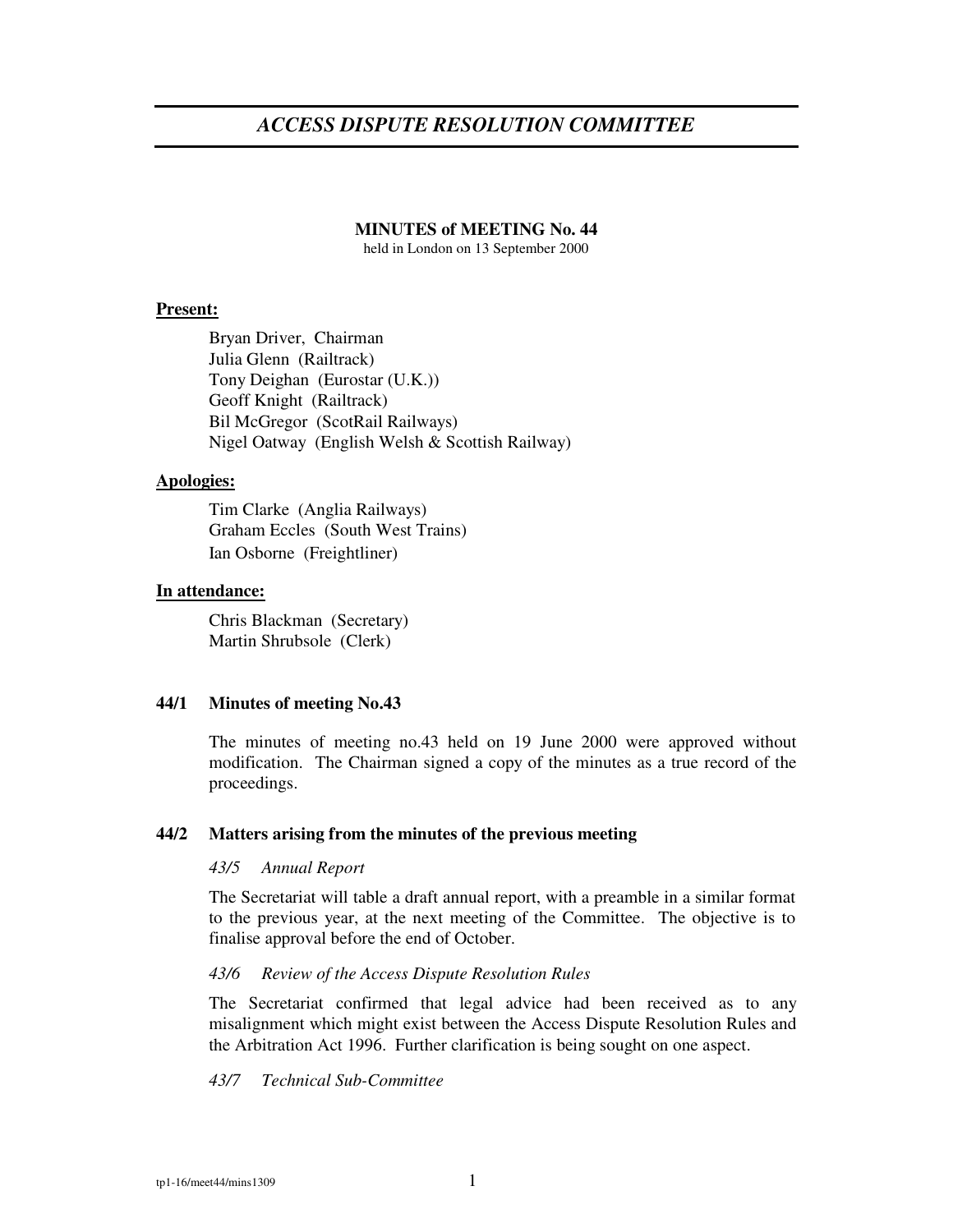Members noted that the Technical Committee had been abolished with effect from 19 August 2000.

# **44/3 Review of the Access Dispute Resolution Rules**

Members noted the comments received from Industry Parties in response to the recent consultation exercise, and reiterated that the Committee should formulate a formal stance for input to the Review. There had been no response from Railtrack, but Geoff Knight advised that there was no strong view in Railtrack for a radical change in the processes, and a written response would be presented shortly.

Tony Deighan advised that the Class Representative Committee, which had reviewed the responses at its meeting the previous week, had concluded that there was no evidence of any significant number of disputes sidestepping the ADRC via any other mechanism. Moreover, the prospect of a hearing in front of the ADRC had, in some cases, assisted the process by focusing the minds of the parties to reach, of their own accord, a solution to their dispute.

The responses received from the industry contained some common threads. Members commented that the perception in some quarters that the preparation of a joint paper for submission to the Committee was an unnecessarily big hurdle, overlooked the fact that such preparation, and possibly in even greater degree, would be required for any alternative forum for resolution.

The Secretariat had on a number of occasions facilitated the parties in preparing submissions, and the responses received had indicated that this assumed role was helpful. Noting this, and also the Secretariat's role in exhorting parties to continue further dialogue to attempt to reach their own solution, in advance of a Committee hearing, members commented that there appeared to be grounds for recommending a strengthening of the provisions for mediation. Such a change would be sensible now that the railway industry is entering the second stage of contractual arrangements.

Members agreed that they saw their role as a committee of peers rather than judicial analysts. Views on the issue of the role of lawyers appeared to be polarized, and suggestions had been made as to whether some form of half-way house should be specified. The Committee acknowledged that it was not a lawfree zone; although it did not have a lawyer present at every meeting or hearing, it had access to legal advice, and indeed, as in the case of dispute references AD13 and AD19, it had taken care to be fully informed with a brief on relevant legal aspects before commencing a hearing.

The consensus is that the Timetabling Committee operates well but it is a speedy process and necessarily does not afford any time for disputants to prevaricate.

The Committee noted comments made by some parties as to the length of time taken to bring cases, but regarded such arguments as artificial because the time taken to reach a hearing is almost entirely dependent on the time taken by the parties to produce submissions. The speed and performance of the Timetabling Committee had shown that it is perfectly possible for parties to prepare cases quickly. Members advocated that more detail needed to be built into the rules relating to timescales for producing and preparing papers for the Committee. It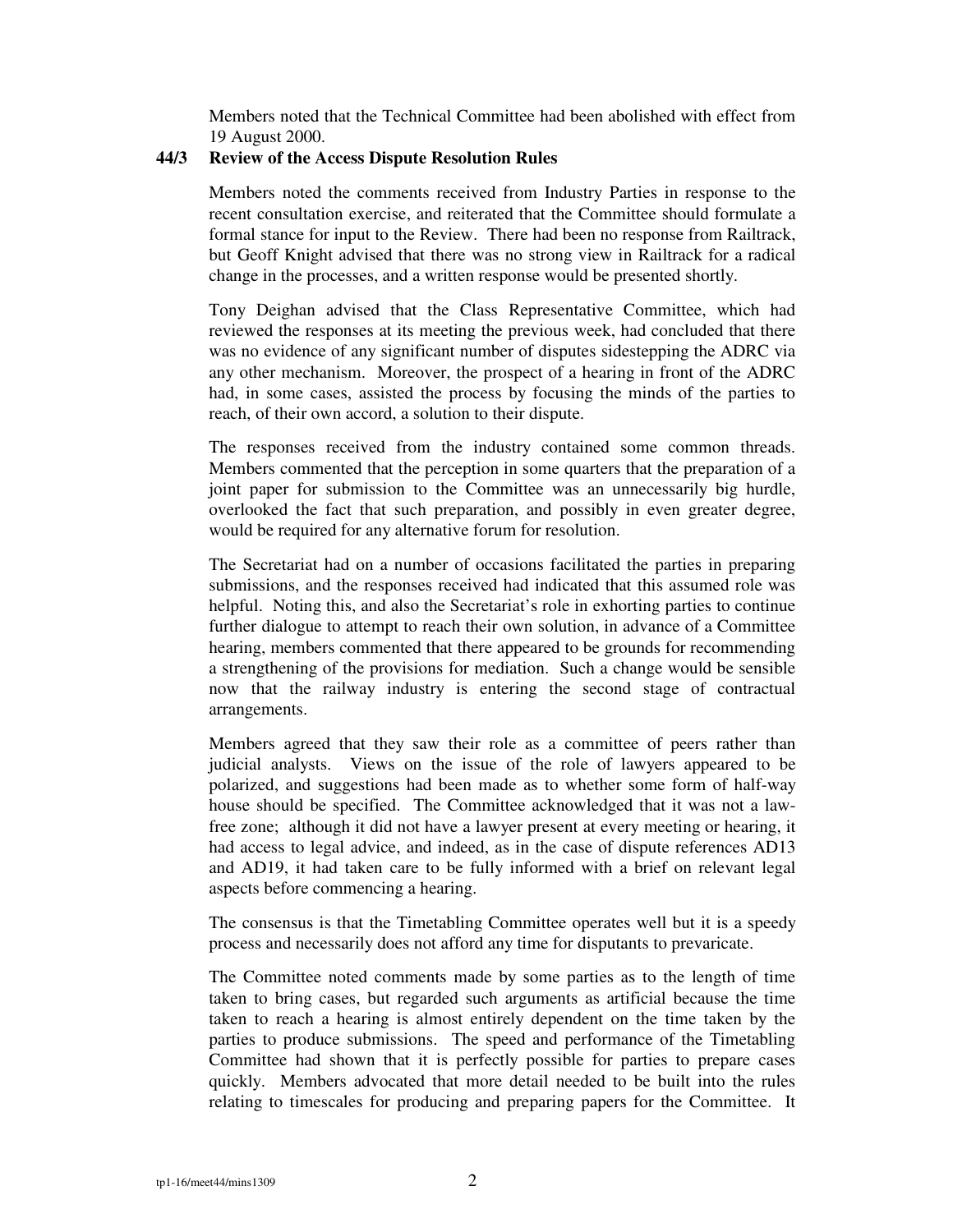was agreed there might be benefit in formalising the giving of guidance to the parties in preparation of submissions to assist them in focusing on the real issues.

Members supported the CRC in encouraging Industry Parties who had not yet responded, to now submit comments. Members would consider any such further comments before preparing a formal document for submission to the Regulator.

# **44/4 Determination of jurisdiction on an issue referred by West Anglia Great Northern Railway and Railtrack**

The Committee noted the issues raised in reference 'ttc101' from West Anglia Great Northern Railway and Railtrack to the Timetabling Committee, and in particular the potential linkage between the Rules of the Plan and the level of any Train Operator's contribution towards the infrastructure change which had caused, or had led to, changes in the parameters of the Rules of the Plan.

Where Railtrack wishes to propose an allowance under the Rules of the Plan such proposal should be made as part of the review of the Rules of the Plan. A party which seeks a modification to a Sectional Running Time should make the case for such a revision at the time of reviewing the Rules of the Plan. This is, in either case, in accordance with Access Condition D2.4; if the parties affected cannot agree then it should be the subject of a reference to the Timetabling Committee who will determine the matter on the merits of the case, and by reference to the Decision Criteria.

The provisions of Conditions G2 and G4 govern the way in which compensation for disadvantage resulting from implementation of a Network Change is to be calculated, and also make provision for the extent to which the amount of any such compensation should take into account the benefits that accrue from the change. Where the parties cannot agree on the level of compensation involved this matter can be referred to the Network and Vehicle Change Committee in accordance with Condition G6.

The Committee is resolved to ensure that matters relating to Part G of the Access Conditions should be handled by the Network and Vehicle Change Committee whilst matters relating to Part D including the Rules of the Plan/Route should be handled by the Timetabling Committee, with exception for those disputes stemming from Condition D2.3. In particular, it is inappropriate for issues relating to compensation to be handled by the Timetabling sub-Committee. Noting the particular circumstances that had led to the parties submitting the paper, the Committee agreed that it would rule on any issue of jurisdiction when a formal submission from the parties had been produced. The Committee wishes to remind the parties that, in the case of a hybrid or composite reference, it has the option of remitting those aspects relating to Part G to be handled by the Network and Vehicle Change Committee, and the remaining items relating to Part D to then be handled by the Timetabling sub-Committee.

The parties were remitted to re-submit any dispute reference on the issues at the earliest opportunity.

Action: Secretary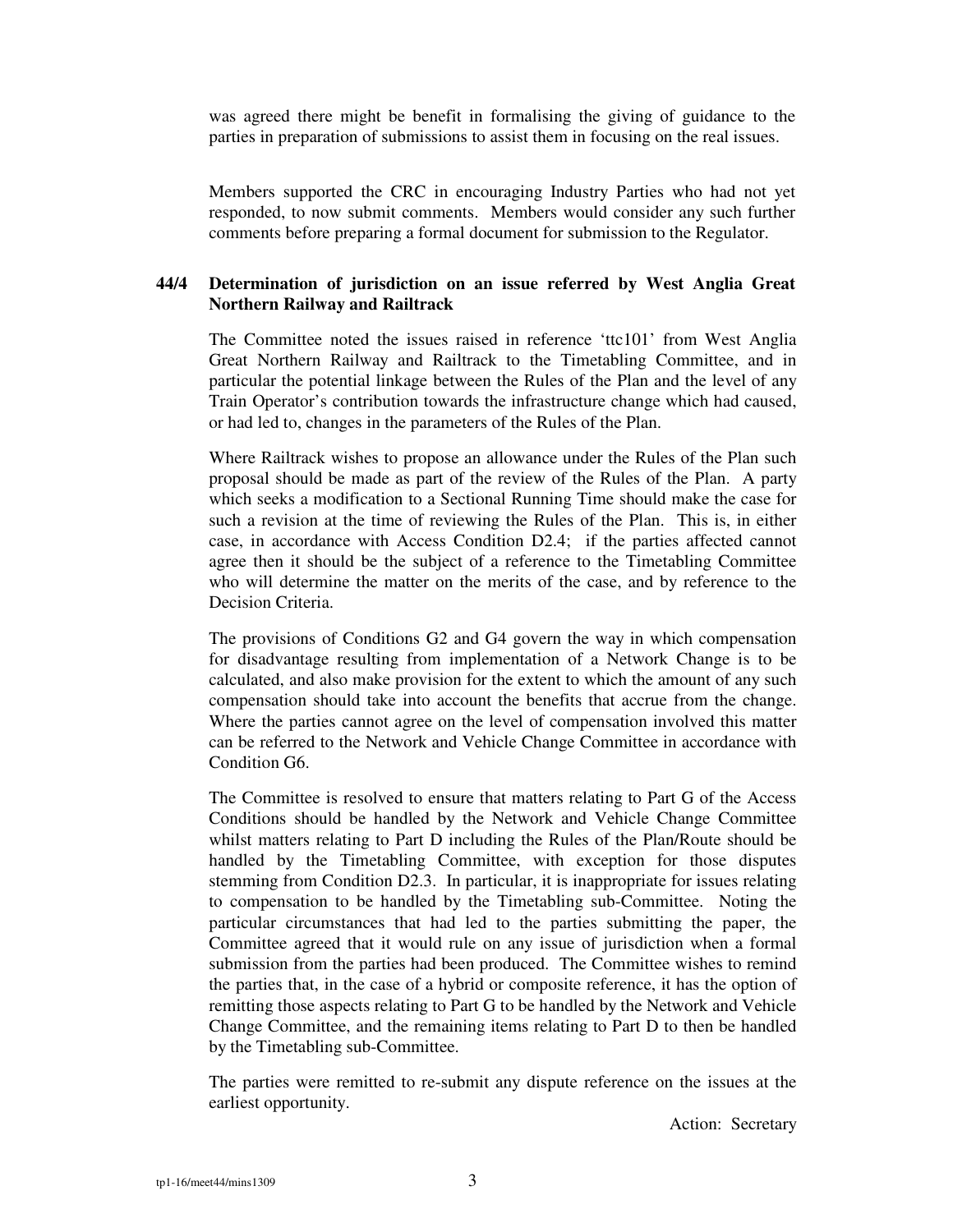### **44/5 Proposal for a sub-committee to be set up (Rule A4.4)**

The Committee noted the proposal submitted by the Network and Vehicle Change sub-Committee and approved the setting up of a sub-Committee to facilitate the proper preparation of documentation for a submission to the Network and Vehicle Change Committee. Details are attached as an appendix to these minutes.

# **44/6**. **Interim Arbitration Award by Richard Siberry QC (Reference AD18)**

Members noted that, in the case of the referral by North Western Trains of Committee determination no.AD18, the Arbitrator considered that engineering allowances are to be understood as Network Possessions thus disagreeing fundamentally with the Committee's view expressed in clause 8.1 of its determination. The Arbitrator agreed with the conclusions in clauses 8.2 to 8.5 of the determination, albeit that he reached the same conclusion via a different route.

Members acknowledged that the Arbitrator's considered view was based on the law, whilst the Committee decision was influenced by industry practice. The Committee concluded that it wished a paper to be prepared by the Secretariat highlighting the points of variance between the two decisions and any other key issues that needed to be given further consideration.

Action: Secretariat

## **44/7 Update on References**

The Secretary reported that the Committee would hear Reference AD21 from South West Trains and Connex South Central at its next meeting.

### **44/8 Date of next Meeting**

The next meeting will be on Wednesday 4 October 2000 in Room 230, East Side Offices at Kings Cross commencing at 10.00.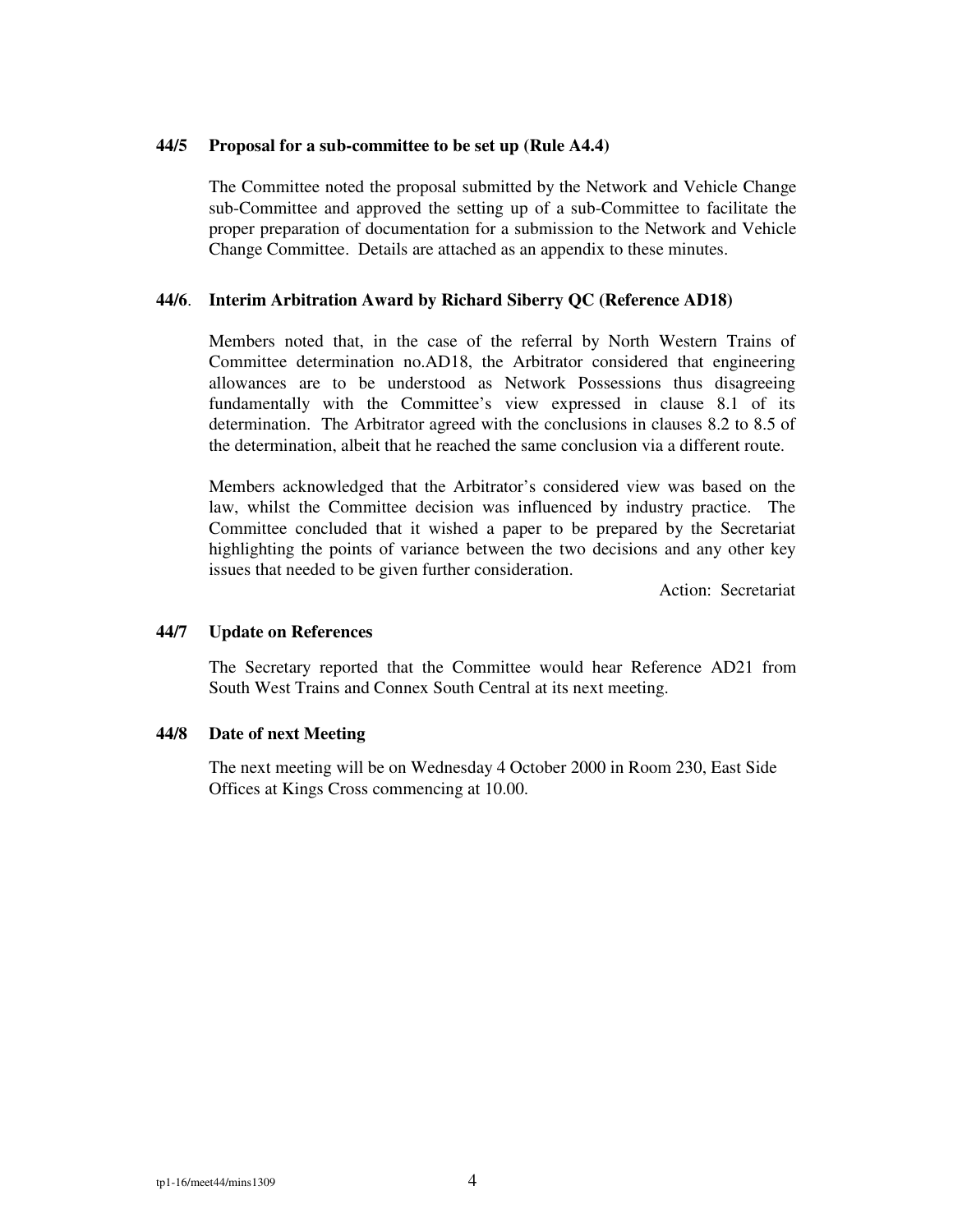# **Formation of, and terms of reference for, the NV7 Submission Drafting sub-Committee**

- 1. The Access Dispute Resolution Committee has made use of its discretion, under Access Dispute Resolution Rules A4.4 and A5.3, in order to lay down a process for the parties to dispute NV7 (referred to the Network and Vehicle Change Committee) to follow for the purposes of assisting them to comply with the guidance given in paragraph 6.1 of the Note for Guidance issued on  $25^{th}$  July 2000.
- 2. The Access Dispute Resolution Committee has therefore instructed the Clerk to the Committee to convene a special working group, to be known as the NV7 Submission Drafting sub-Committee, whose make-up, function and mode of operation shall be as follows.
- 3. Make-up of the NV7 Submission Drafting sub-Committee: the Committee shall consist of
	- 3.1. the Clerk to the Access Dispute Resolution Committee, who will act as Chairman of the sub-Committee;
	- 3.2. one unaccompanied representative of the Train Operating Company known as First North Western, (*who shall be empowered as in paragraph 6 of this document*) and
	- 3.3. one unaccompanied representative of the Railtrack North West Zone (*who shall be empowered as in paragraph 6 of this document*); plus
	- 3.4. an assistant for the purposes of typing and copying documents (and who shall otherwise have no part in the deliberations of the sub-Committee).
- 4. The Function of the NV7 Submission Drafting sub-Committee shall be to draw out of all the documents so far prepared by the parties (but only such documents as, prior to the meeting of the NV7 Submission Drafting sub-Committee, shall previously have been presented by the parties to each other, or to the Network and Vehicle Change Committee), all points of contention, and the arguments advanced to support those contentions, and assemble them into a single document. The single document so produced shall
	- 4.1. make clear to the Committee the scope and nature of the points of disagreement, and, where appropriate, the points of agreement
	- 4.2. set out clearly (making such use of different type faces, tabular layouts, or any other appropriate editorial device) the arguments advanced by each of the parties, in words drawn from the documents previously prepared
	- 4.3. set out clearly the detail of any evidence brought in support of the arguments; and
	- 4.4. set out clearly the nature of any determinations sought from the Committee.